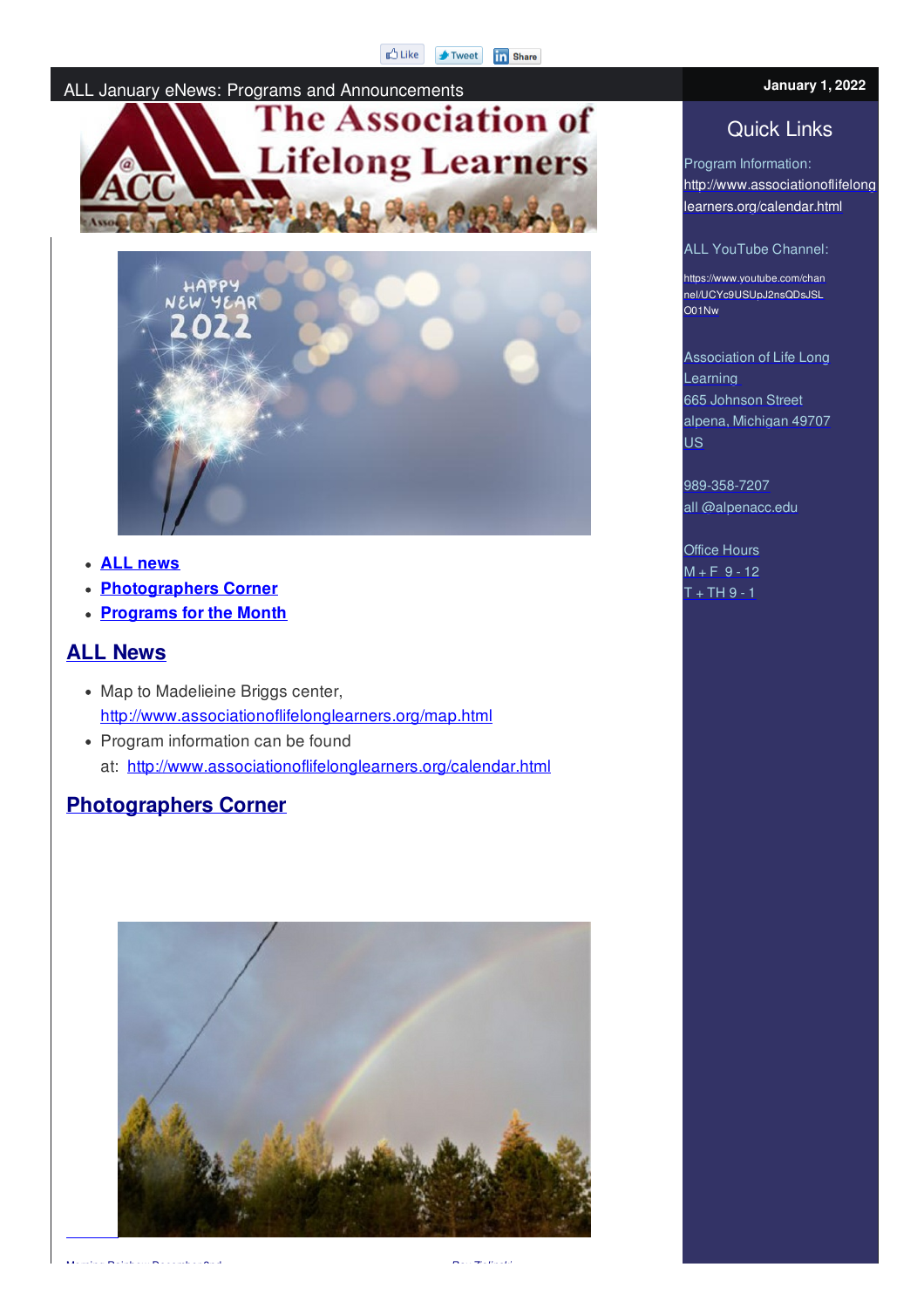

**Coordinator: Marlene Bartz Phone: 989-340-1718**

The completely renovated George N. Fletcher Public Library is ready for viewing ! Join director, Eric Magness-Eubank, as he shows off what has taken place over the past year.

**Eric Magness-Eubank** is the director of the Alpena County George N. Fletcher Public Library. Over the years he has contributed much to the programming for ALL.

## **EXCITING NEW PROGRAMS FOR 2022**

**TUESDAY, JANUARY 11 1:30 PM**

**M Briggs Center ( both in person and zoom)**

Coordinator: Marcia Connolly 989 356 2582 Zoom host: Ron Young Zoom connection: Meeting ID: 850 9942 5338 Passcode: 653869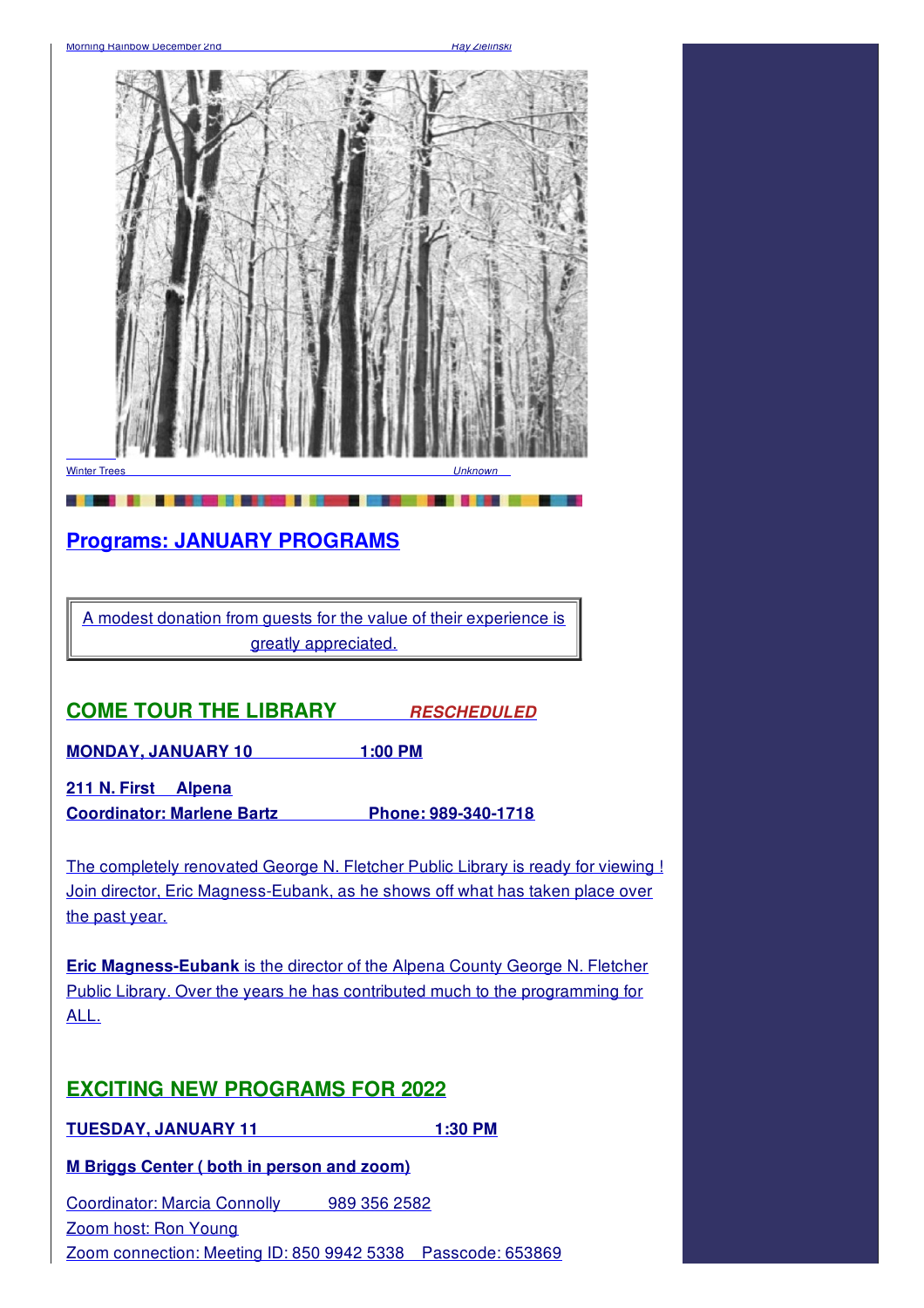The Program Manager at Alpena Senior Center, BJ Sander, will briefly cover current programs at the Alpena Senior Center, Meals on Wheels, In Home Services, and Exercise Programs. She is excited to share information on five new programs: the Healthy Book club, Mindfulness and Dementia plus an art project collaborating with Art in the Loft.

**BJ Sanders** is the Program Manager at the Alpena Senior Center where she has been employed for five years. She is certified in several areas of senior fitness, nutrition, dementia. BJ is beginning her training to become a health coach in January.

## **TOURING EGYPT**

**WEDNESDAY, JANUARY 12 12:00 PM**

#### **M Briggs Ctr ( in person and zoom)**

Coordinator: Linda Jewell Phone: 989-340-1137 Zoom host: Judy Hompstead Zoom connection: Meeting ID: 834 3914 8637 Passcode: 062895



One bucket list completed! Come and join Sue on her recent trip to Egypt. Hear how Egypt was a part of ancient man. Hear how the temples and pyramids were built and how they are more awesome than what any TV documentary can show. You will be able to try

some Egyptian treats and share Sue's dream trip.

**Sue Nagy** is a valued member of ALL's board. Besides making the plans for the Happening, arranging the monthly Moveable Feast, writing articles for *The Alpena News ,* and contributing her wisdom at the meetings she manages to find time to travel and then to share her experiences with ALL.

#### **WATERFRONT RECREATIONAL PARK** *RESCHEDULED*

**THURSDAY, JANUARY 13 11:00 AM**

#### **M Briggs Center ( both in person and zoom)**

Coordinator: Jodene Compton 989 590 0079 Zoom host: Mark Kinney Zoom connection: Meeting ID: 882 9660 7774 Passcode: 493611

Creating a maritime-themed community park along the Thunder Bay River that

adjoins the Great Lakes Maritime Heritage Center campus has been envisioned since NOAA opened its Alpena headquarters in one of the Old Fletcher Paper Company buildings more than a decade ago. Funding at that time supported the creation of the Maritime Heritage Trail and construction of the foot bridge across the river to Rotary Island Mill Park. This presentation will highlight key features of the waterfront park, partners engaged to date, and a timeline for completion.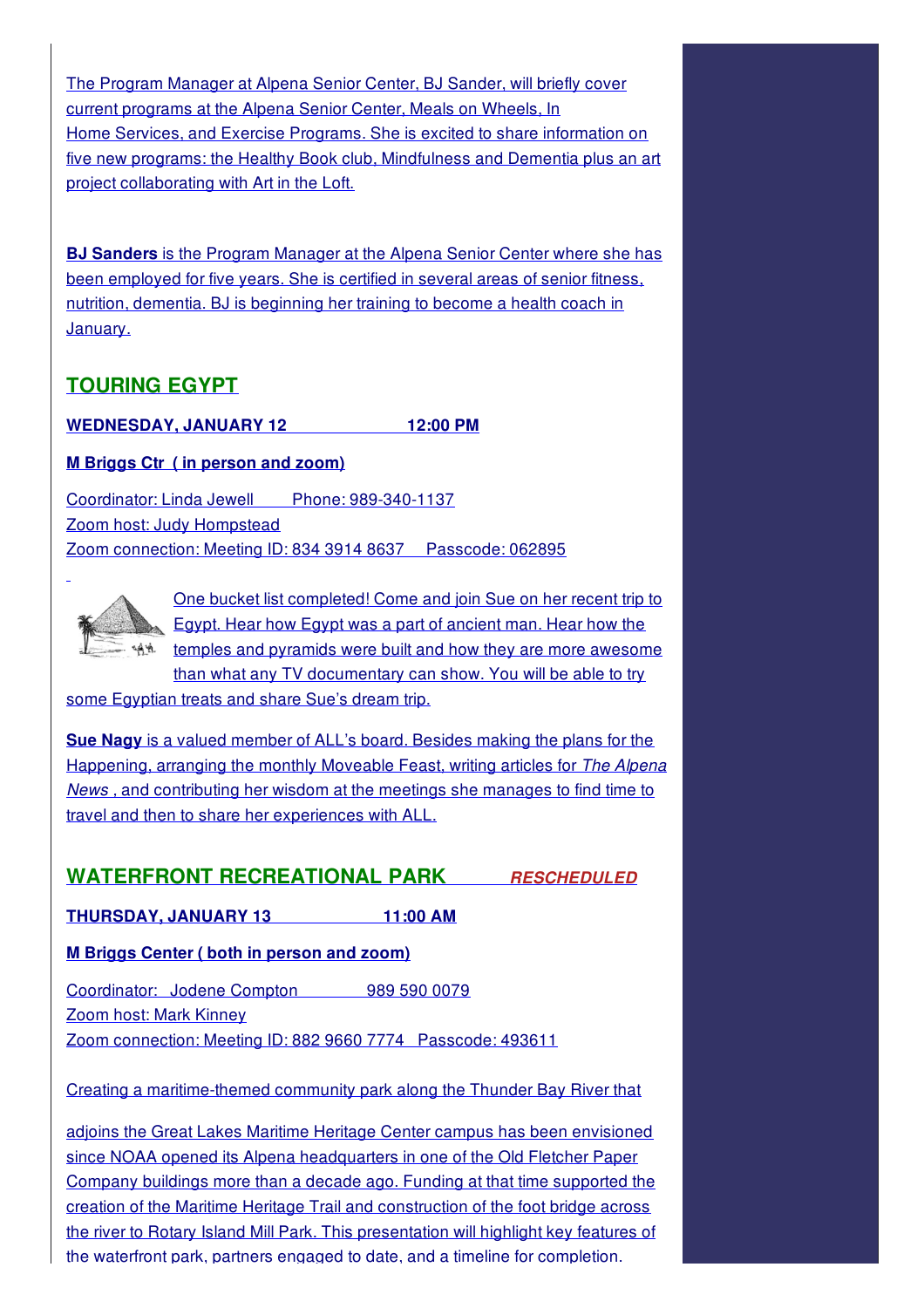Throughout **Katie Wolf's** career, she has melded her science, technology, and communication expertise to promote public understanding and protection of our natural environment. She began her environmental career with Kentucky Division of Water where she developed an internationally recognized citizen water monitoring program, Water Watch. After moving to Michigan to coordinate the World Conference on Large Lakes on Mackinac Island, she directed Michigan Governor's Environmental Youth Awards and served as public participation consultant for the Great Lakes and Water Resources Planning Commission. Later in her career, she directed external relations for the Consortium for International Earth Science Information Network (CIESIN), and then directed the National Medal of Technology & Innovation. Today she lives on the shores of Lake Huron and serves as Friends of Thunder Bay National Marine Sanctuary's liaison, as well as community relations and outreach coordinator for the sanctuary.

the waterfront park, partners engaged to date, and a timeline for completion.

## **LIVING THE DREAM: HIKING THE APPALACHIAN TRAIL**

#### **THURSDAY, JANUARY 13 1:30 PM**

#### **M Briggs Ctr (in person and zoom)**

Coordinator: Sandy Paquette Phone: 989-354-3906 Zoom host: Mark Kinney Zoom connection: Meeting ID:829 9364 0889 Passcode: 477896



For over ten years, Eric and Shelly Cornish dreamed about completing a thru-hike on the Appalachian Trail. In 2021, they achieved their dream by hiking the entire 2,193 miles of the Appalachian Trail in 167 days**.**

**Eric and Shelly Cornish** both retired from their busy careers in 2020. Eric was an Orthopedic surgeon and Shelly was a teacher/principal. Shelly was inspired to hike by Russ Lewis and participated in long distance hikes with the Bike & Boot Club. Eric despite being an active hiker had never slept in a tent until four months prior to their thru hike. Together they researched gear and completed shakedown hikes in the months leading up to their thru hike. Now they dream about their next big hike.

## **SENIOR SAFETY AND COMMUNITY RISK REDUCTION**

#### **MONDAY, JANUARY 17 10:30 AM**

#### **M Briggs Ctr (in person and zoom)**

Coordinator: Marcia Connolly Phone: 989 356 2582 Zoom host: Judy Hompstead Zoom connection: Meeting ID: 898 2809 7653 Passcode: 595630

Captain Marceau will discuss his numerous programs to keep us safe in our homes and reduce our risk for injuries and fires. A primary focus is to get more working fire alarms installed throughout the Alpena area in partnership with the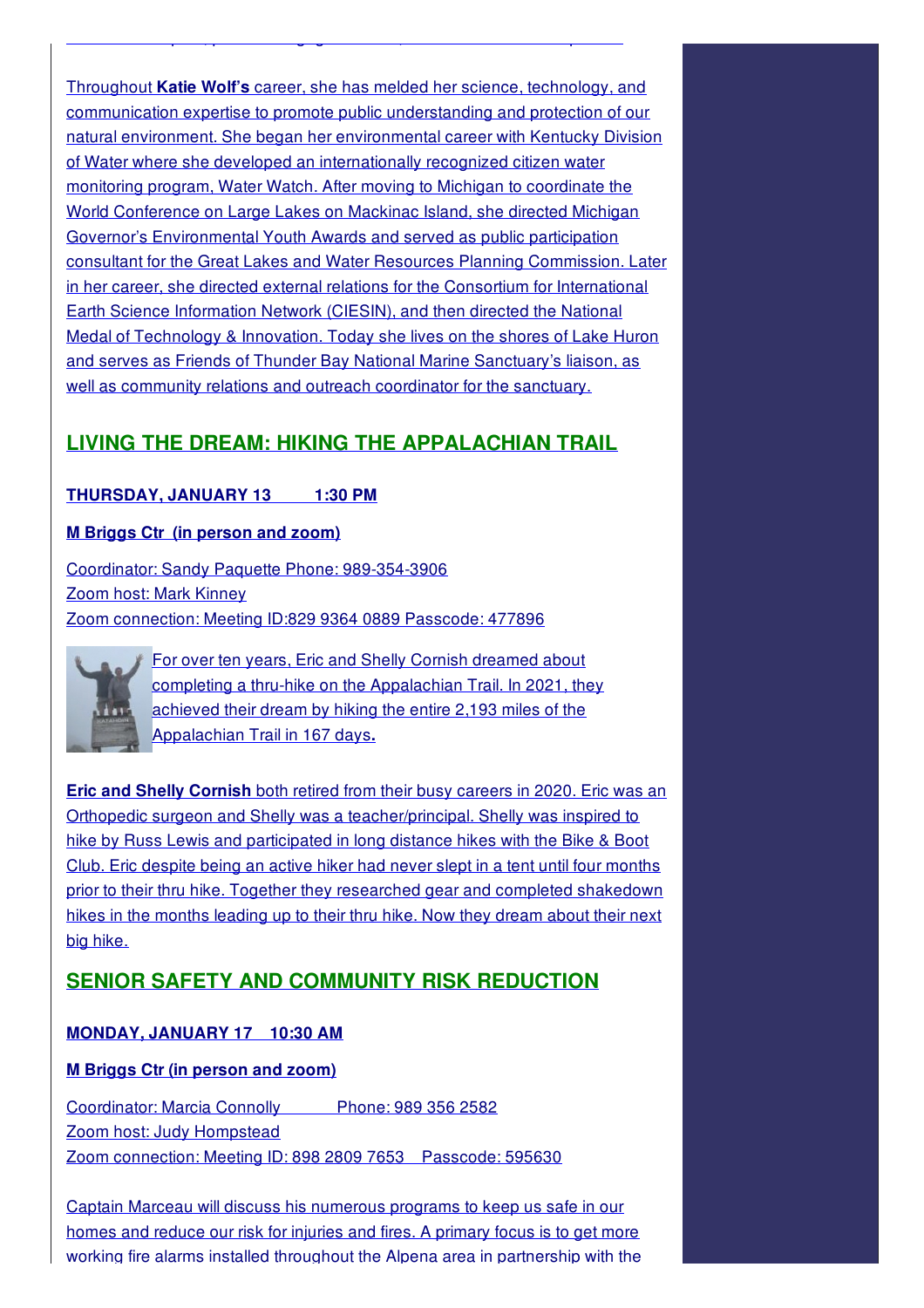American Red Cross. He will also have information on Smart 911 that helps emergency crews get you the help you need more quickly.

working fire alarms installed throughout throughout throughout throughout the Alpena area in partnership with the Alpena area in partnership with the Alpena area in partnership with the Alpena area in partnership with the

Captain **Andy Marceau** is the Community Risk Reduction Officer for the Alpena Fire Department. He has been a firefighter for 23 years. He enjoys speaking to groups and making our community safer through fire and fall prevention.

#### **WORLD WAR II INDUSTRIALIZATION & THE HOME FRONT**

#### **TUESDAY, JANUARY 18 2:00 PM**

#### **M Briggs Ctr ( in person and zoom)**

Coordinator: Jodene Compton Phone: 989-590-0079

Zoom host: Tyler Winowiecki

Zoom connection: Meeting ID: 854 9528 8235 Passcode: 384804

In 1939, President Franklin Roosevelt and his military advisors were becoming convinced that the United States would soon be drawn into World War II. Recall from your knowledge of history that World War I was "The War to End All Wars". Since there was no need for any more wars after World War I, the United States rapidly took apart its military industrial capabilities. A short 20 years later, with World War II already going on in Europe, it became painfully clear that the United States was in no way prepared to fight another war and American Industry was not prepared to produce what was needed. In short, the ability of President Roosevelt to agree to Winston Churchill's plea for help was essentially nonexistent. And yet Roosevelt told Churchill yes. What happened next is the subject of this presentation - how the United States military progressed from a state of being badly ill-prepared to become the most powerful in the world, keying on Detroit and Michigan, with special emphasis on what arguably would become the most important manufacturing facility in America at Willow Run Airport.

**Dennis Norton's** father, Austin Norton returned from World War II where he served on the aircraft carrier USS Bunker Hill in some of the most horrific campaigns in the Western Pacific. On the GI Bill, his father attended Michigan State University where Dennis was born. Because his mother was working to support the family while her husband was attending class, and because babysitters were few and far between, Austin took Dennis to class with him from time to time. So Dennis' college career began in 1949 at MSU at the age of 1-½ years old, and ended with his graduation from Eastern Michigan University in 1970. The experiences of his father during World War II were the prime reason for Dennis' lifelong interest in World War II history. His major in college was history and he later became a pilot and was the founder and first President of the Yankee Air Museum at Willow Run. 40 years later, he still works on fund raising for the museum and continues to tell the story of Willow Run and how that story fit in with the overall Home Front participation in World War II.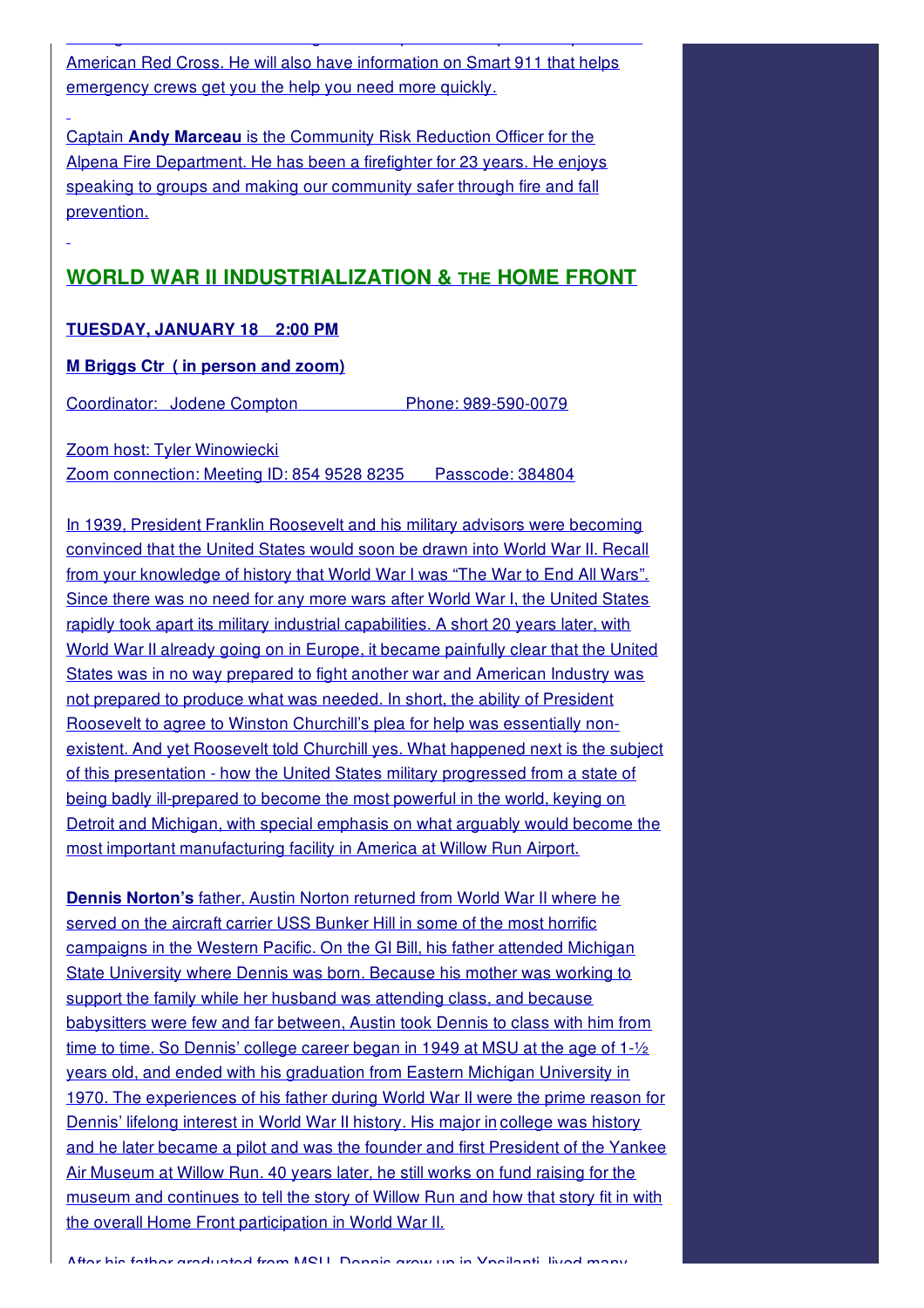After his father graduated from MSU, Dennis grew up in Ypsilanti, lived many years in Ann Arbor, and currently splits time between homes in Dexter

and Presque Isle. His family dates back to the late 1800s in Presque Isle. His wife Carol has been on the Grand Lake Association Board and Dennis is currently on the Grand Lake Association Board and the Presque Isle Township Museum Society Board. They have three children, six grandchildren and four great grandchildren.

## **DOOMED SISTERS**

**TUESDAY, JANUARY 18 6:30 PM**

#### **M Briggs Ctr (in person and zoom)**

Coordinator: Mike Mandrick Phone: 989-356-6136 Zoom host: Ron Young Zoom connection: Meeting ID: 861 6931 4681 Passcode: 873876

This is the story of two sister ships, the Western Reserve and W.H. Gilcher. Launched in the same year (1890) from the same shipyard, both vessels were lost in storms in 1892. This presentation will tell the story of the parallel lives of twin ships of the Great Lakes.

As a local history teacher and part time Great Lakes sailor, **Jeff Thomas** draws on both experiences to tell the stories of Great Lakes shipwrecks. He finds the small details that bring the stories to life in a story-telling experience that puts the viewer "in the moment" of these dramatic tales.

## **FOCUS ON FUN CAMERA CLUB**

**WEDNESDAY, JANUARY 19 1:30 PM M. Briggs Ctr (in person and Zoom)** Coordinator: Jeanette Vredenburg Zoom host: Mark Kinney Zoom connection**:** Meeting ID: 847 0459 7928 Passcode: 635146

Picture an informal monthly meeting where you share the joy of photography. From beginning photographers to experts, members have widely varying degrees of photographic expertise and experience and are willing to share their

knowledge. Each month a photographic topic is chosen, and the fun begins. You will be welcomed.

## **THUNDER BAY INTERNATIONAL FILM FESTIVAL SNEAK PEEK!**

#### **THURSDAY, JANUARY 20 10:00 AM**

See a selection of trailers and shorts from the upcoming 10th annual Thunder Bay International Film Festival, hosted by Thunder Bay National Marine Sanctuary. Hear about the festival's special features and latest content from sanctuary staff and learn how to make the 2022 TBIFF a fun and educational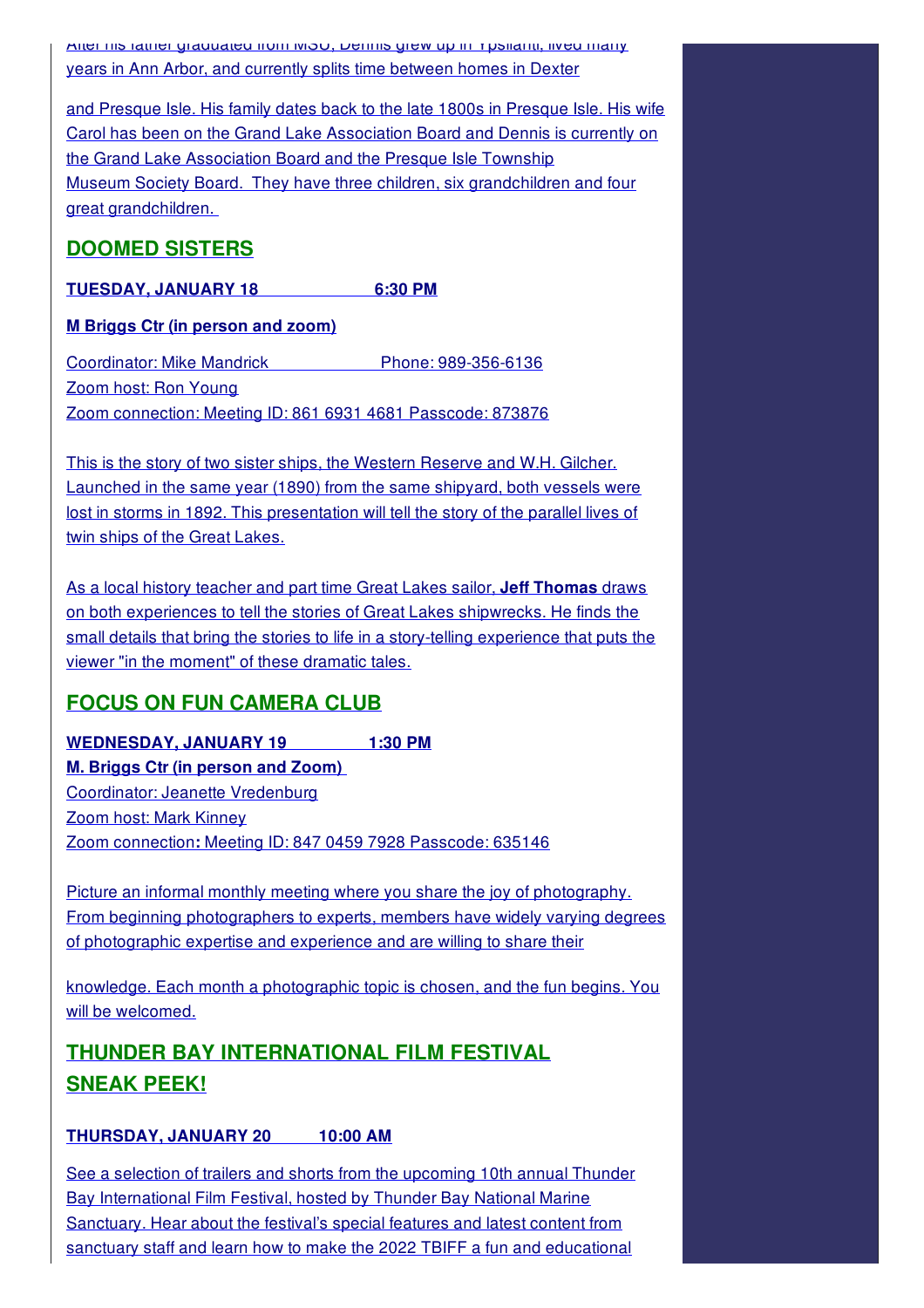experience. TBIFF is a festival of independent ocean and Great Lakes films from all over the world. Themes range from adventure and science to marine life and coastal cultures. Films are selected to not only entertain audiences but also inspire people to participate in environmental and stewardship efforts in our ocean and Great Lakes.

**Katie Wolf** is the Friends of Thunder Bay National Marine Sanctuary's liaison as well as community relations and outreach coordinator for the sanctuary.

**Stephanie Gandulla** is Research Coordinator at the Marine Sanctuary In addition to participating in research expeditions and on-water educational programs, Gandulla manages media relations and volunteers for the sanctuary, including the annual TBNMS International Film Festival.

## **MUSICAL JOURNEY THROUGH SOUTH LOUISIANA**

**THURSDAY, JANUARY 20 2:30 PM**

**In person at Turning Brook 300 Oxbow Drive Alpena**

Coordinator: Evelyn Londo Phone: 989-595-2440

Enjoy a musical journey through South Louisiana and experience its musical influence on the rest of the world. Sample Swamp Pop and Mardi Gras.

Enjoy the culture and the history of the Cajun and Zydeco Bands.

**Don and Evelyn Londo** have spent three springs in South Louisiana experiencing the culture and music of the area. Their journey has included dance halls, auditoriums, jam sessions and Buck and Johnnies, Zydeco Breakfast. Join with them and enjoy the Cajun Land's "Joie de vie (Joy of life)

SPOTLIGHT ON OUR PLANET



## **HOW ARE WE DOING WITH RECYCLING?**

**MONDAY, JANUARY 24 1:30 PM**

**M. Briggs Ctr (in person and zoom)**

Coordinator: Kathy Crawford Phone: 989-370-3819 Zoom host: Judy Hompstead Meeting ID: 856 1335 0862 Passcode: 191179

We will discuss recycling issues locally and at the state level, including but not limited to the new proposed recycling center and where are the recycled products sent. Questions and discussion will be part of the program.

**Cindy Johnson** is the Mayor ProTem on the Alpena City Council. She serves as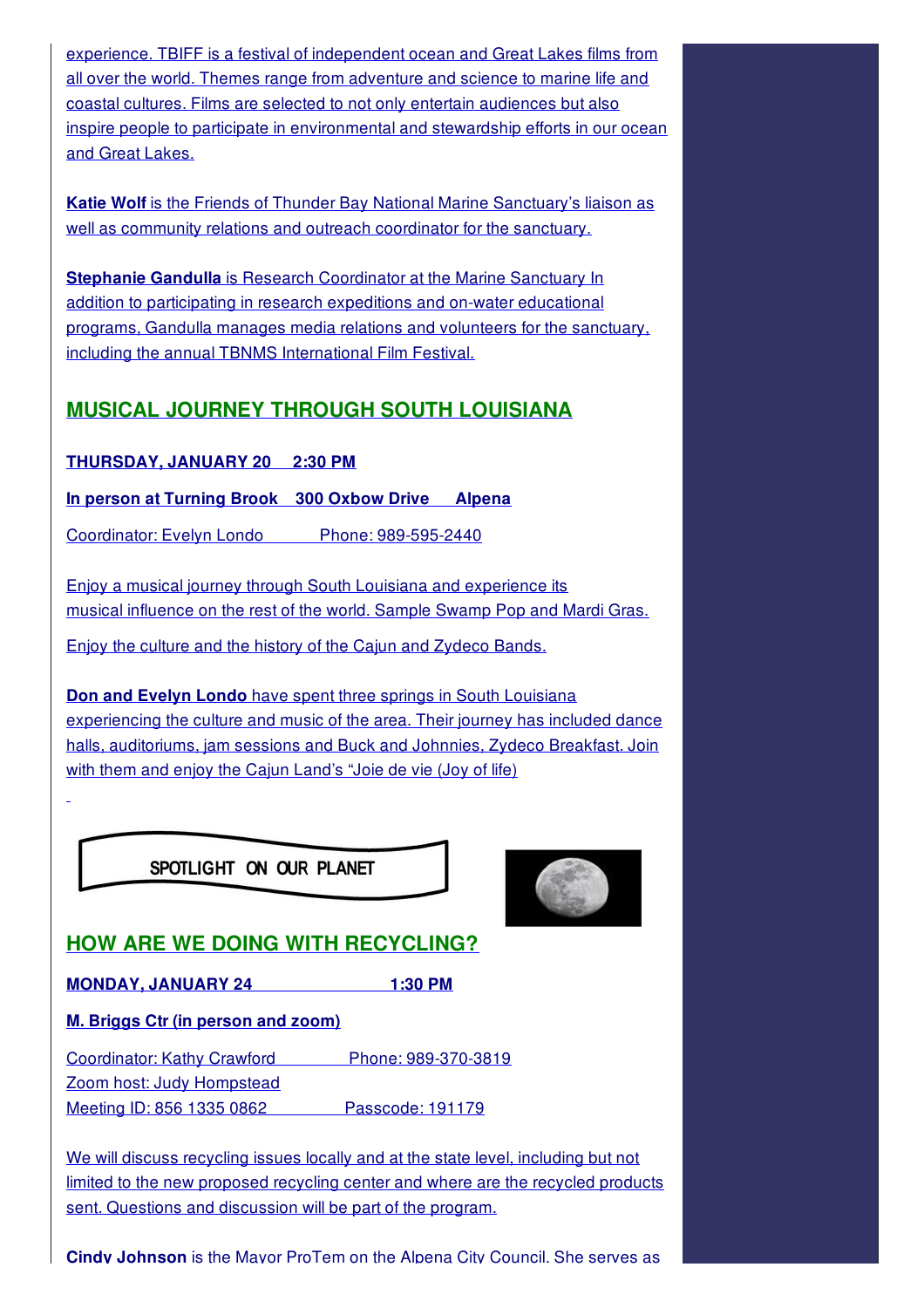#### the Chair of the Resource Recovery Facility.

## **AUTISTIC SENIORS**

**TUESDAY, JANUARY 25 1:30 PM.**

#### **Briggs Ctr (in person and zoom)**

Coordinator: Sandy Doubek Phone: 989-884-1102 Zoom host: Judy Hompstead

Zoom connection**:** Meeting ID: 879 7717 8364 Passcode: 604061

Understanding of Autism and how autistic people experience this neurological condition is growing. New science is being revealed which helps us to know more about autism, how it affects individuals on the spectrum, and how it is experienced and how it changes as we develop and mature. We have all heard of Temple Grandin, one of the first well known autistic individuals to explain how she experienced autism as a child and how she experiences it today. The presenter, Debra Brisch, just a few years younger than Ms Grandin, was born with autism, but was not diagnosed until late adulthood. She can describe her autistic struggles and strengths from infancy and childhood through her long life until diagnosis finally at age 68. Come talk with Deb and ask your questions about autism. This class will begin with a short discussion about the history and nature of autism as science knows it today.

**Cindy Johnson** is the Mayor ProTem on the Alpena City Council. She serves as

**Debra Brisch** was diagnosed with autism three days before her 68th birthday. She writes a blog describing her discovery of her autism, her struggle to get diagnosed at such a late stage of life, and to advocate for late diagnosis for older adults. This blog is required reading for the class.

## **MOVEABLE FEAST**

**WEDNESDAY, JANUARY 26 1:00 PM**

#### **Hunan Chinese Restaurant 1283 M 32 West**

Coordinator: Sue Nagy 989 736 7105

Jimmy Chen is waiting and looking forward to being your host in the first Moveable Feast of 2022. The lunch buffet offers many excellent choices but ordering off the menu is another option. This is the perfect time to introduce a friend to ALL—bring them along. Just make sure you let the office ( 989 358 7207) or Sue know that you are coming.

## **THE WOMEN of CAJUN MUSIC**

**THURSDAY, JANUARY 27 7:00 PM**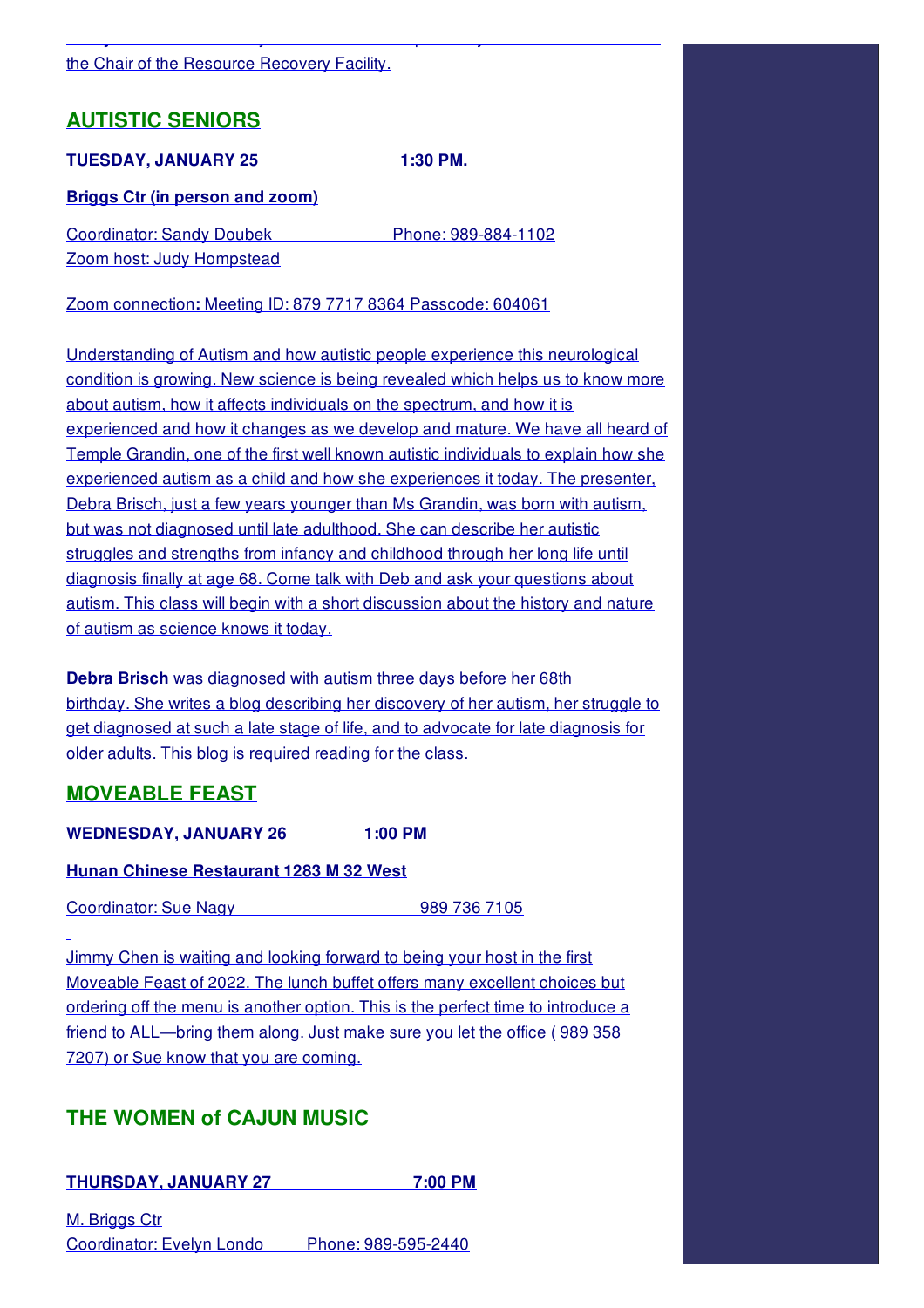It took a long time for women to have any impact on Cajun Music, but when they did it was huge, and it came quickly. This program will be a celebration of what these pioneer women accomplished . Join with Don and enjoy the Cajun Land's "Joie de vie." (Joy of life)

**Don Londo** LOVES Cajun Music, and he loves sharing this with others.

## **WILL & ARIEL DURANT: LIFELONG LEARNING LEADERS**

#### **MONDAY, JANUARY 31 1:30 PM**

#### **Zoom at M Briggs Ctr**

Coordinator: Marlene Bartz Phone: 989-340-1718 Zoom host: Judy Hompstead Zoom connection: Meeting ID: 834 8192 5419 Passcode: 786433

In 1926, when only 20% of Americans were graduated from high school and only 10% of those from college, Will Durant published *The Story of Philosophy*. Although himself a PhD graduate of Columbia University, he expressly rebuked professors for specializing too much and publishing research comprehensible only to those just like themselves. He reached out to the millions of ordinary Americans who thirsted to learn for themselves from books they could understand. His book became Exhibit A for what came to be called middlebrow culture and motivated him to collaborate with his wife Ariel on eleven volumes of *The Story of Civilization* published over several decades. Despite being held at arm's length by academics, they were jointly honored with the Pulitzer Prize and the Presidential Medal of Freedom.

**Olin Joynton** taught philosophy at community colleges in Texas and Wyoming before coming in 2004 as president of ACC. In retirement since 2015 he and his

wife Patricia move around to be near family, most recently landing in Bowling Green, Kentucky.

## **ONGOING PROGRAMS**

## **PICKLEBALL at the APLEX**

#### **MONDAY, WEDNESDAY, AND FRIDAY 9 AM TO 11 AM**

Pickleball continues. Call the Aplex for additional information: 354- 6164 Aplex fees apply.

## **BEGINNING MODERN SQUARE DANCE LESSONS**

**WEDNESDAYS, JANUARY 5,12,19,26 5:30 TO 7:30 PM M Briggs Center**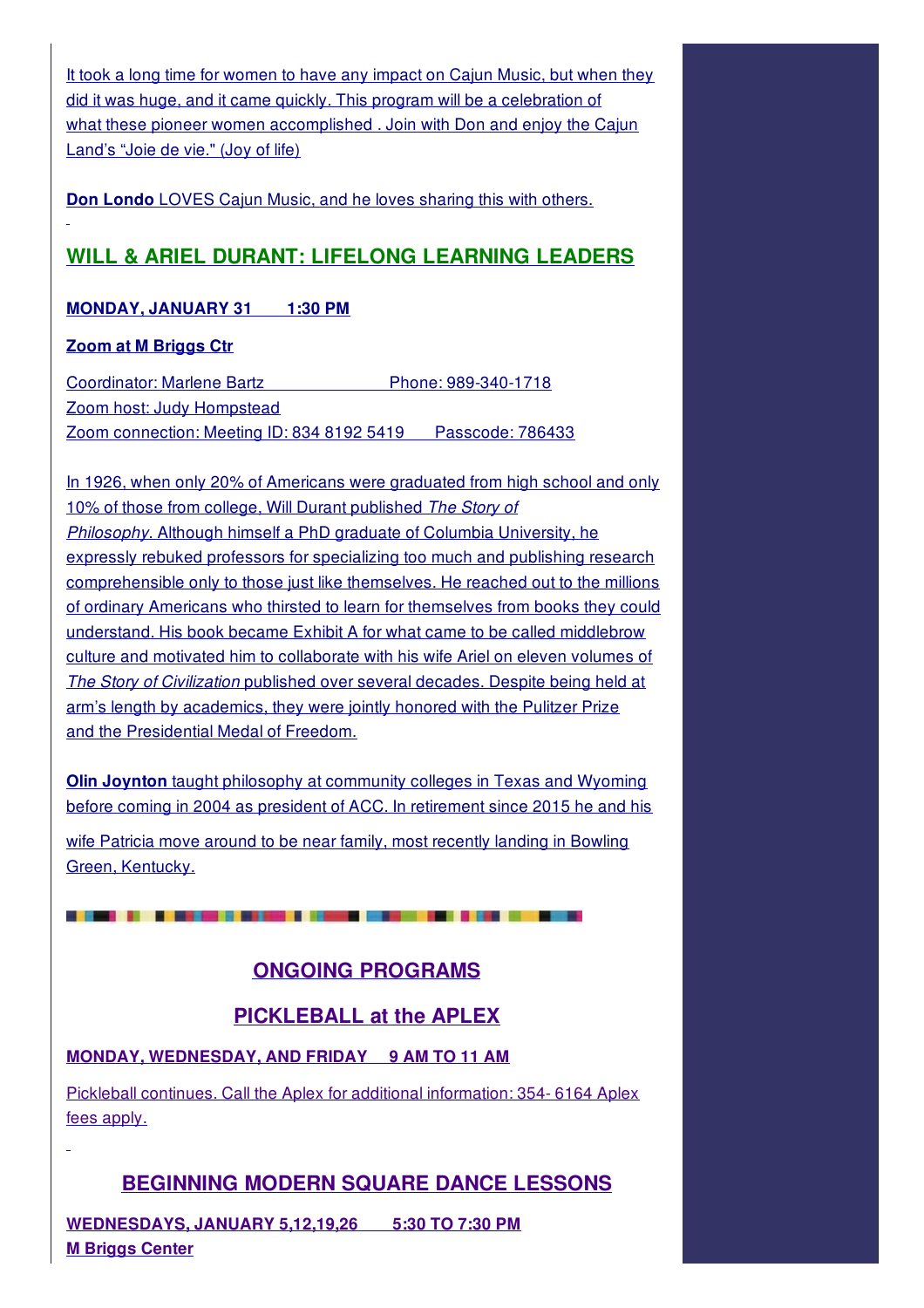**Fee: first lesson is free. Members \$5/session Nonmembers \$7/session New Class Being Formed and Continuing for Experienced Dancers**



Let's Dance! Learn how to square dance. Super fun for all ages -- 6 to 106! Great health, brain, and balance benefits. If you can walk you can square dance. Don't have a partner? You're in luck, you don't need one! It's probably not what you learned in school. If you are not an ALL member there is an additional \$2.00 fee per lesson. The first half hour will

consist of a workshop for advanced dancers and the rest of the time will be lessons for the new dancers.

Lessons will be taught by either **Wayne and Jan Pelmear** from Lake Isabella, MI or **Tom Kaiser** of Sacramento, CA. (Tom will be on Zoom.) Both are very experienced callers and teachers and are members of CallerLab (International Assoc. of Square Dance Callers).

# **GAMES AND CARDS**

## **MEXICAN TRAIN EXPRESS DOMINOES**

**TUESDAYS, JANUARY 4,11,18,25 9:30 AM to 11:30 AM M. Briggs Ctr**

Coordinator: Eileen Wikaryasz Phone: 989 340 0608



Ready for a fun, addictive and fast-moving game that has lots of surprising twists and turns? Join us for Mexican Train Express! You may join our class any time during the year.

## **PINOCHLE**

**WEDNESDAYS, JANUARY 5,11,18,25 1 PM TO 3 PM** M. Briggs Ctr

Julie Byrnes is inviting you to join her and others in single deck Pinochle on Wednesdays.

## **CONTRACT BRIDGE at M. Briggs Ctr**

**FRIDAYS, JANUARY 7,14,21,28 12:30 PM to 3 PM**

This is an ongoing group of varied players who welcome any players at any time. We are a teaching class but we also welcome experienced

players.

## **INTRO TO BRIDGE & COMPUTER BRIDGE APPLICATIONS**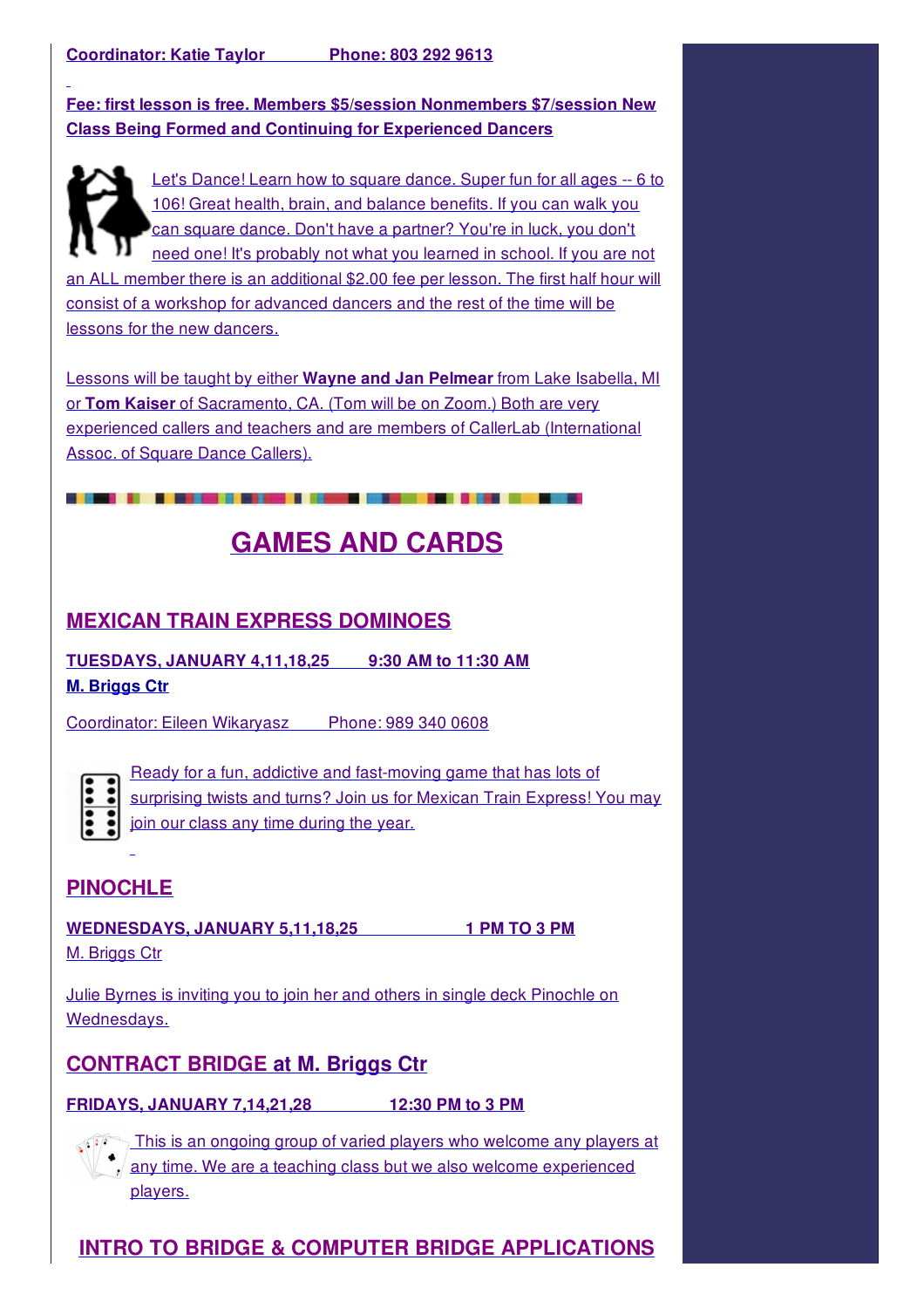#### **SATURDAYS, JANUARY 8, 15 (?) 10:00 AM M. Briggs Ctr**

Coordinator: Ron Young 989 484 4011

This is an overview of the American Contract Bridge League Intro to Bridge Program and other Internet based opportunities for leaning, practicing, and playing contract bridge. Participants should plan to bring a laptop or tablet than can connect to the Internet for this program. A very limited number of devices may be available for use. Contact the ALL office with any questions. The ACBL program is a 10-week online program with a \$50 fee to complete.

**Ron Young** is a member of the ALL Board. He enjoys the outdoors, travel, fly fishing, bridge. He enjoys sharing his interests with others

#### **BRIDGE: THE TWO OVER ONE BIDDING SYSTEM**

**SATURDAY, JANUARY 8 1:30 PM** M. Briggs Ctr Coordinator: Ron Young 1989 484 4011

This is an introduction to the "2/1 game forcing" bidding system in contract bridge to ease finding game contracts and slams with strong hands in uncontested auctions. Participants must have a basic understanding of contract bridge hand evaluation and bidding principles. This program will be complemented with the "1 No Trump Forcing" bid program on Jan. 15th.

## **BRIDGE: THE ONE NO TRUMP FORCING BID**

**SATURDAY, JANUARY 15 1:30 PM** M. Briggs Ctr. Coordinator: Ron Young 989 484 4011

This is an introduction to the "1 No Trump Forcing" bid in contract bridge. This supplements the 2/1 Game Forcing bidding system presented Jan 8th. Participants must have a basic understanding of contract bridge evaluation and bidding principles.



**MLK, Jr. Committee of Northeast Michigan is planning a zoom discussion on the evening of MLK, Jr. Day, January 17. You are invited to watch some short videos and join us in a zoom discussion at 7 pm led by Tom Orth, Pastor of Grace Lutheran Church, and Sandra Pilgrim-**

**Lewis, MI Dept. of Health and Human Services. More details will be announced at a later date.**

> Tel: (989) 358-7207 ALL@alpenacc.edu 665 Johnson St Alpena MI 49777